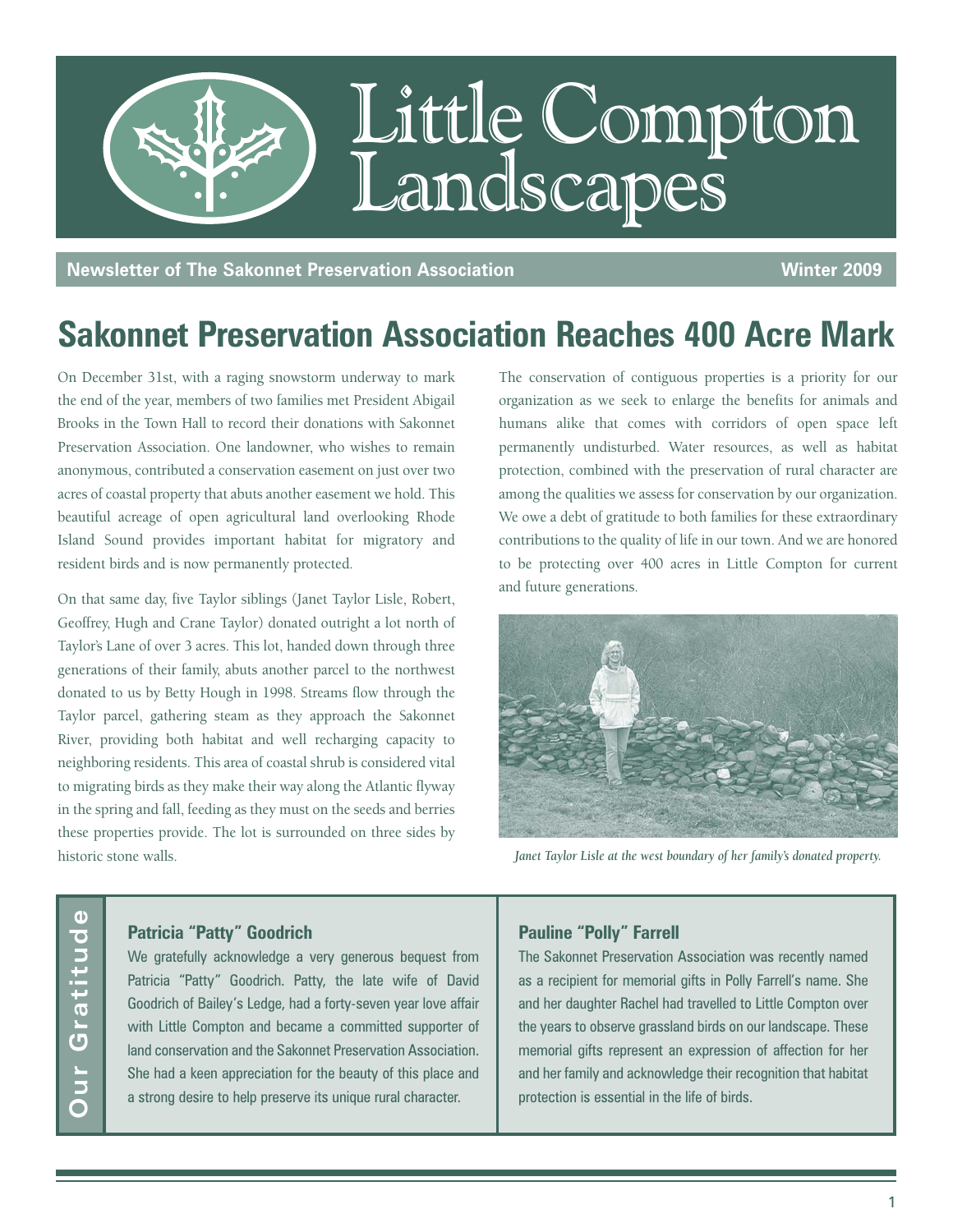

### Sakonnet Preservation Association

#### **Officers**

Abigail Brooks, President Christopher Burns, Vice-President Sheila Mackintosh, Secretary Peter Lozier, Treasurer

#### **Directors**

Ron Bogle John Farr Nan Haffenreffer Scott Morrison Richard Ross Jack Selvaggio Heather Steers Terry Tierney Margaret Tirpaeck Bob Wolter

#### Advisors Council

David V.D. Borden Nicholas T. Long Stetson Eddy Roger Y. Greene Karen Richmond

Administrative Assistant Holly Lippert

> Newsletter Editor Betty Torphy

> > Design Chris O'Toole

#### **SPA**

P.O Box 945 Little Compton RI 02837 Office: 7 South of Commons

### **SPA Volunteers Clean Up East and West Islands**

As owner of East and West Islands, just south of Sakonnet Point, about 100 yards from shore and adjacent to "Seaconnet Light," the Sakonnet Preservation Association (SPA) is the steward of the two islands and responsible for stewarding to ensure that their conservation values are protected. West Island, the bigger of the two at 6 acres, contains remnants of the stone pillars that supported the West Island Club in the 1800's and early 1900's. East Island, 3 acres in size, has a lower profile and served, in the Club's heyday, as the site of a vegetable garden and grazing area for cows. A stone wall encloses the area on this island likely used for the garden.

Jessie Lloyd O'Connor, whose family owned the islands, generously donated them to the SPA in 1983 hoping to keep them protected as open space for all to enjoy. Currently, they

serve as an impressive rookery for waterfowl and as a recreational spot for day boaters.

Last May, Abigail Brooks, SPA's President, Sheila Mackintosh, Chair of SPA's Land Protection Committee, and Geoff Dennis, a local quohogger, expert birder and SPA volunteer, traveled to the islands in Geoff's boat to monitor the properties. They observed countless nesting Cormorants,



*Abigail Brooks, Jeanne Parente, Geoff Dennis, and Heather Steers cleaning East Island.*

Gulls, and Canadian Geese as well as migrating and resident song birds. Over 100 damaged lobster pots and deep piles of trash along the shoreline of both islands called for action. In the fall, after the nesting birds had vacated the islands, the cleanup took place.

Geoff spearheaded the project and volunteered his boat and brawn. Sixteen volunteers spent approximately 12 hours cleaning up the Islands on two Saturdays in September that coincided with the Audubon Society's International Coastal Clean-up. Geoff, Peter Lozier and Mike Steers captained their power boats and towed row boats to the site, anchored, and helped get all ashore. One hundred twenty lobster pots were dragged to the shoreline, emptied of their brick weights and flattened with a sledgehammer to make transporting them easier. Twenty-one large garbage bags were filled with refuse. Hours later, these "fruits of their labor" got loaded into the boats for the trip to Sakonnet Harbor where they were transferred into trucks and cars for disposal at the Transfer Station.

The clean up was an unprecedented success. It was even some fun. All involved had the satisfaction of watching the boats, looking like overloaded garbage scows, leaving the islands on the ocean swells. Looking back as they departed, the hardworking volunteers could take pride in having restored the islands to the pristine habitat originally envisioned when they were donated to SPA. *— Heather Steers*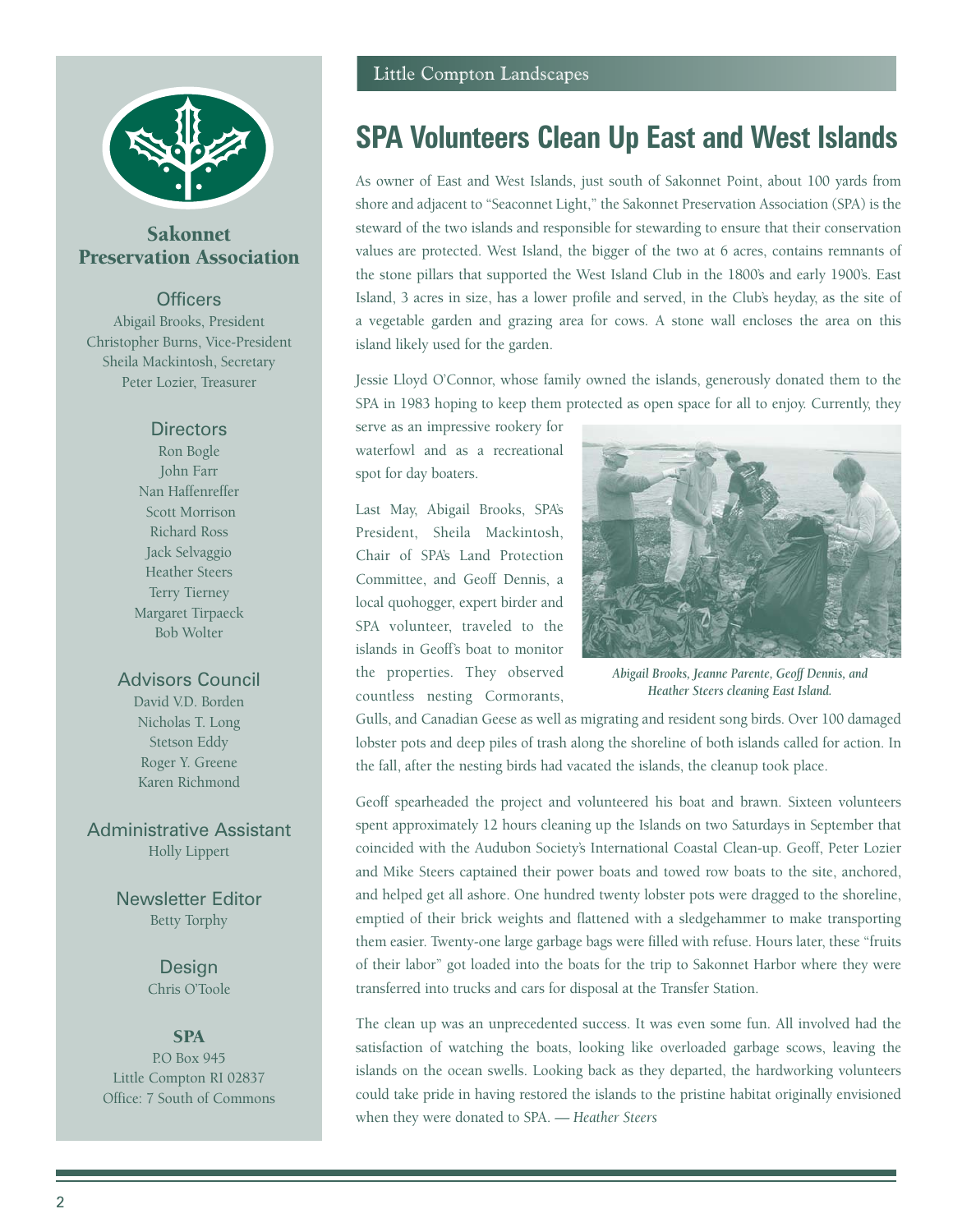### *President's Letter*

*"The lesson I read in the past is this: that the health of land and water — and of woods, which are the keepers of water — can be the only lasting basis for any civilization's survival and success" —* **RICHARD WRIGHT FROM** *A SHORT HISTORY OF PROGRESS*

With our conserving work comes the long term responsibility and commitment for our organization of PERMANENTLY protecting the open land we hold. These parcels help define some of the beauty and character as well as protect the natural resources of our Little Compton landscape.

Conservation values that make a property worthy of protection are often the natural assets that have attracted generations to rural settings such as ours. Quality drinking water, farmable land, the presence of a variety of plants, trees and animals, historic structures such as stone walls, and beautiful vistas across meadows to the sea are some of the defining characteristics of our landscape that draw us to it. In offering substantial tax deductions for the protection of such assets, Congress has confirmed with legislation the importance of conserving these life-sustaining elements.

As a conservation organization, we are obligated to ensure that the conservation values and development restrictions that apply to each conserved property we hold are monitored annually and protected FOREVER. We are determined as well to honor the original donor's intentions. These protected properties will be handed down through many generations in the best possible condition with our organization's oversight. The responsibility of our monitoring oversight is called "stewardship," and it is a vital and expensive part of our work at the very core of our mission.

The IRS requires that land trusts report annually on the monitoring of each conserved property because of the generous tax deductions now available to donors and bargain sellers of these parcels. We must justify to the IRS that we are capable of protecting a property's natural resource value FOREVER.

*Securing reserve funding adequate to subsidize our organization's stewarding capacity well beyond our lifetimes is essential. With that in mind, we have launched the Carter Stewardship Fund initiative, honoring visionary gifts by Letitia Carter over the years. Her gifts have been specified for stewardship and have been used to create our Stewardship Reserve Fund. We are undertaking an ambitious five-year plan to build on her generosity and foresight. Our aim is to raise funds adequate to meet our perpetual responsibility to landowners, our community and the generations that will follow us.* 

*In this way, we intend to address the PERMANENT protection of the conservation values of our holdings and confirm our commitment to the mission statement that serves as our guide: "The Sakonnet Preservation Association, a non-profit land trust, is dedicated to preserving the rural character and natural resources of Little Compton for the lasting benefit of the Community." — Abigail Brooks*

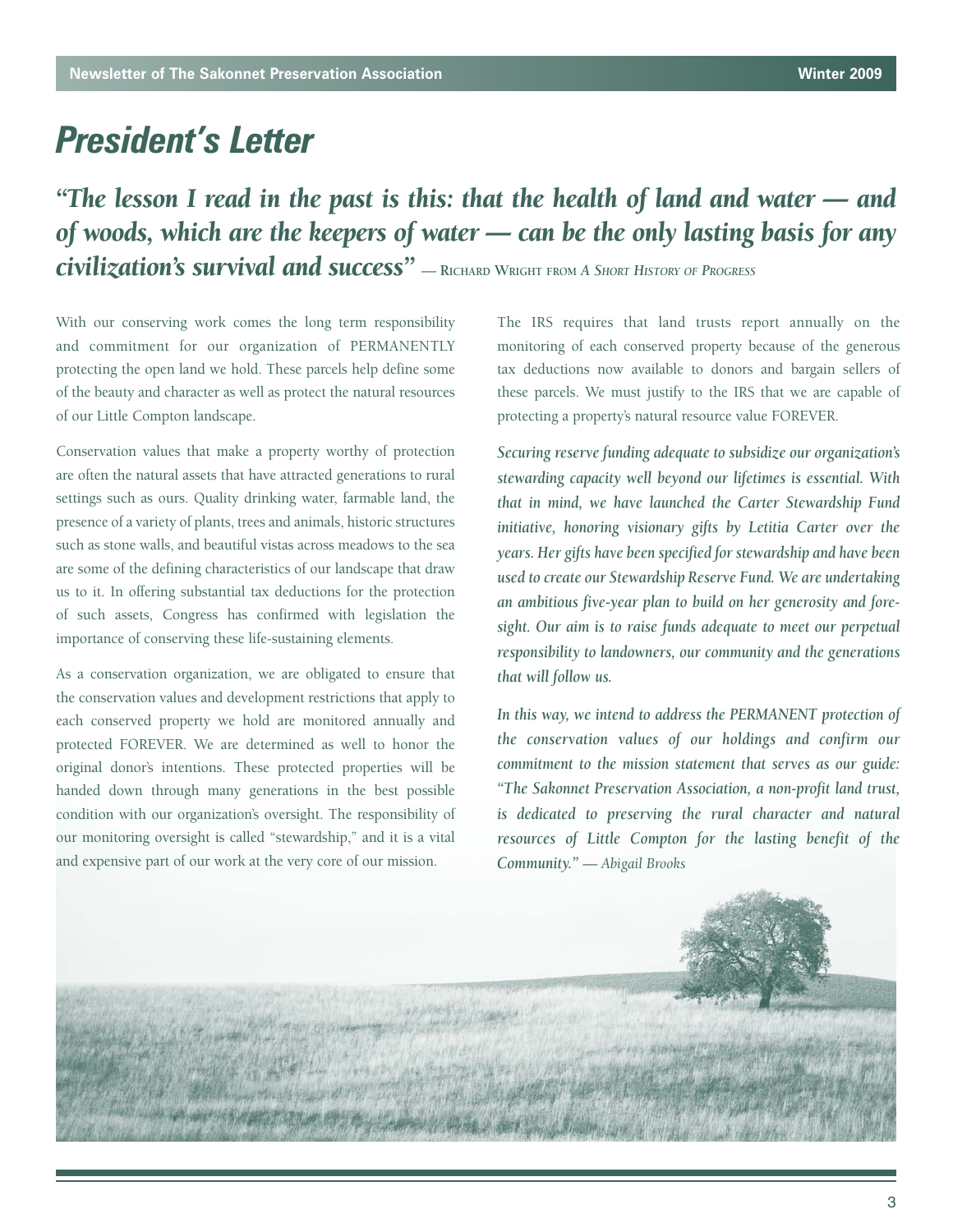### **Highlights of 2008 Annual Meeting**

On July 8th, 2008, despite the heat, humidity and wind, nearly 100 members and supporters turned out for our Annual Meeting. The Sakonnet Golf Club Playhouse turned into a delightful venue as we celebrated the accomplishments and conducted the business of our annual gathering.

Retiring Board members Rosemary Colt, Steve Horowitz, Suzie Shaw and Sarah Whitehead were honored for their service to our organization, and new members Margaret Tirpaeck and Scott Morrison were welcomed. 2007 conservation easement donors — Jim Marsh, Chris and Wendy Born, Amelia Thomas and Paul Bazzoni — were thanked for permanently protecting their properties for the benefit of the community. Treasurer Bob Wolter reported that SPA is in sound financial condition. Major donors were thanked, and a particular laud was given to the Millikin family for the generous memorial gifts received by SPA in honor of the life and conservation interests of Dudley Millikin II.

The second portion of the meeting was devoted to SPA's responsibility stewarding its properties that is such an important part of the work we do. The Carter Stewardship Fund Campaign was launched to build the organization's financial reserves for protecting the properties we hold. Heather Steers, Chair of our Stewardship Committee, honored those currently volunteering as property monitors. Carol Trocki, the wildlife biologist who prepares our baseline documents, shared photographs of properties in Little Compton she has visited. When asked what she found unique about Little Compton, she answered that the scale and quality of open space and wetlands that remain undisturbed sets our community apart from any other she has visited.

The meeting closed with the showing of a DVD, made by volunteer Piper Hawes, who brought Wilbur/McMahon elementary school youngsters to the Audubon Education Center in Bristol to learn about wetlands. The enthusiasm of these future stewards was palpable in this delightful presentation she created.

### **SPA and LCACT Partner to Acquire Historic Adamsville Property**

*At last we can report on the successful completion of our efforts to protect the remaining*  woodland lot on the Simone Blanchard property in Adamsville as of December 16, 2008.

In the late 1980's, the Sakonnet Preservation Association acquired four lots, totaling nearly 10 acres, through a bequest from owner Simone Blanchard. With the financial assistance of the Little Compton Agricultural Conservancy Trust (the Trust), we have been able to purchase the remaining original two acre parcel of this farm that is located on John Dyer Road near its intersection with Colebrook Road. The lot, now owned in common by our two organizations, brings the total of permanently



*Bill Richmond of the Little Compton Agricultural Conservancy Trust and SPA President Abigail Brooks at the Blanchard property.*

of historic stone walls, wetland, forest and meadow habitat, its classification as Prime Farmland soil suitable for agriculture, and the pressure of increasing nearby development, all give it priority consideration for conservation.

When current owner Stuart Blazer approached SPA in January of 2008, offering to sell this one remaining unprotected parcel abutting the lots we already owned, there was no reason to say "no" once we secured funding with the help of the Trust.

protected land surrounding this historic Adamsville farmhouse to nearly twelve contiguous acres. Its strategic position at the intersection of two well-traveled Adamsville roads, its location in the watershed of the West Branch of the Westport River, its abundance

Working together, we have succeeded in adding the final piece to this beautiful network of field and forest that is woven together by a labyrinth of impressive stone walls.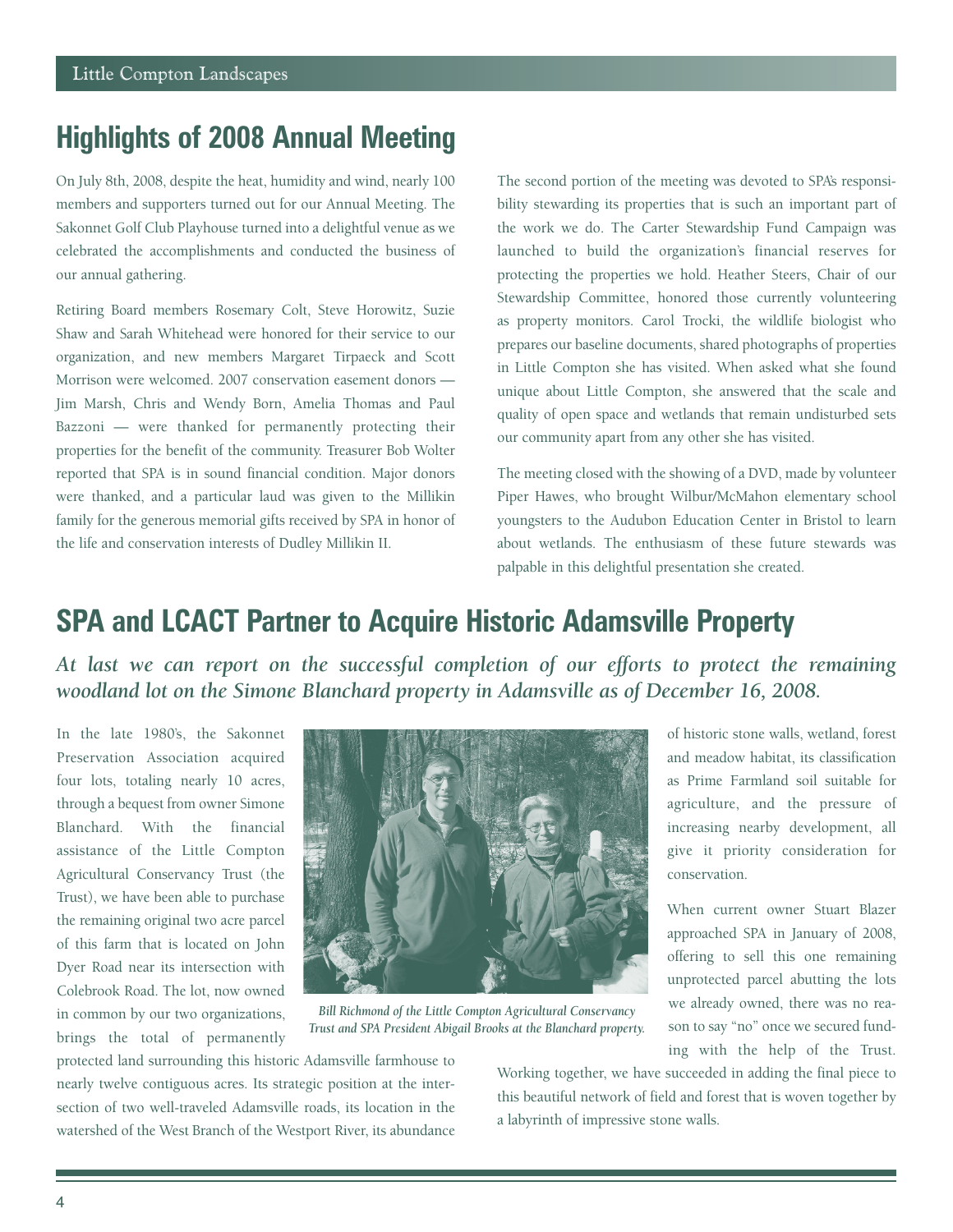### **Spring Education Event:** *Salmon in the Classroom* **Program**

**Salmon** 

in the

**Classroo** 

Kim Sullivan, Senior Biologist with the RIDEM Division of Fish and Wildlife, will be the featured speaker at the annual Sakonnet Preservation spring education event to be held at the Little Compton Community Center on April 29 at 7 pm. The public is invited to attend this event.

Kim will discuss the life style of Atlantic salmon, the history of Atlantic salmon in Rhode Island, the RIDEM'S effort to restore Atlantic salmon to the Wood/Pawcatuck River system and the *Salmon in the Classroom* program. The Wilbur and McMahon School in Little Compton is starting its second year in the *Salmon in the*

*Classroom* program under the supervision of Ms. Aimee MacLean, Science Teacher. Eighth grade students will be joining Ms. Sullivan to share their experiences with the program.

> Kim was instrumental in instituting the *Salmon in the Classroom* program in Rhode Island schools with help from the Connecticut River Salmon Restoration program. In 2009, there will be 32 middle and high schools participating throughout Rhode Island. The Sakonnet Preservation Association is a supporter

of the *Salmon in the Classroom* which was introduced to the school by Board member Bob Wolter. *— Bob Wolter*

### **Bobolinks and Stewardship: What's the Link?**

This past May, twenty of us had a privileged viewing of arriving bobolinks on five properties in Little Compton. These beautiful, exuberantly melodic birds are in steep decline all over the country as the loss of farms, farm fields and early mowing take their toll on grassland-nesting birds. With experienced birders John Gwynne, Fred Thurber and Garry Plunkett among us, we walked through meadows and skirted woodlands where the black, buff and white males were clamoring to claim their nesting territory in anticipation of the arrival of their female partners.

The purpose of our outing was to educate both participants and landowners about methods for protecting these vulnerable birds during their nesting season. By delaying mowing of fields until at least mid-August, landowners can keep nests and fledglings from being destroyed by mowing equipment. Where hay for animals is being harvested, fields can be mown in alternate strips or can be planted to a variety of cold and warm weather hay crops that mature sequentially as a way of protecting some portion of a field for the bobolinks and other ground nesters until their early parenting duties are over. Tom Sandham from the Eastern RI Conservation District Office, and Garry Plunkett from the Tiverton Open Space Commission have been experimenting with such planting schemes in Tiverton. *Bobolink photo by Geoff Dennis.*

Bobolinks are drawn to habitat that includes wetlands where they can withdraw to molt in mid-August before they begin their long migration to South America for the winter. Bird behavior is not only fun to watch but has much to teach us about the value of our meadows and wetlands. Learning how to balance our needs with those of the wildlife that share our landscape is fundamental to SPA's stewardship and educational work in the community.